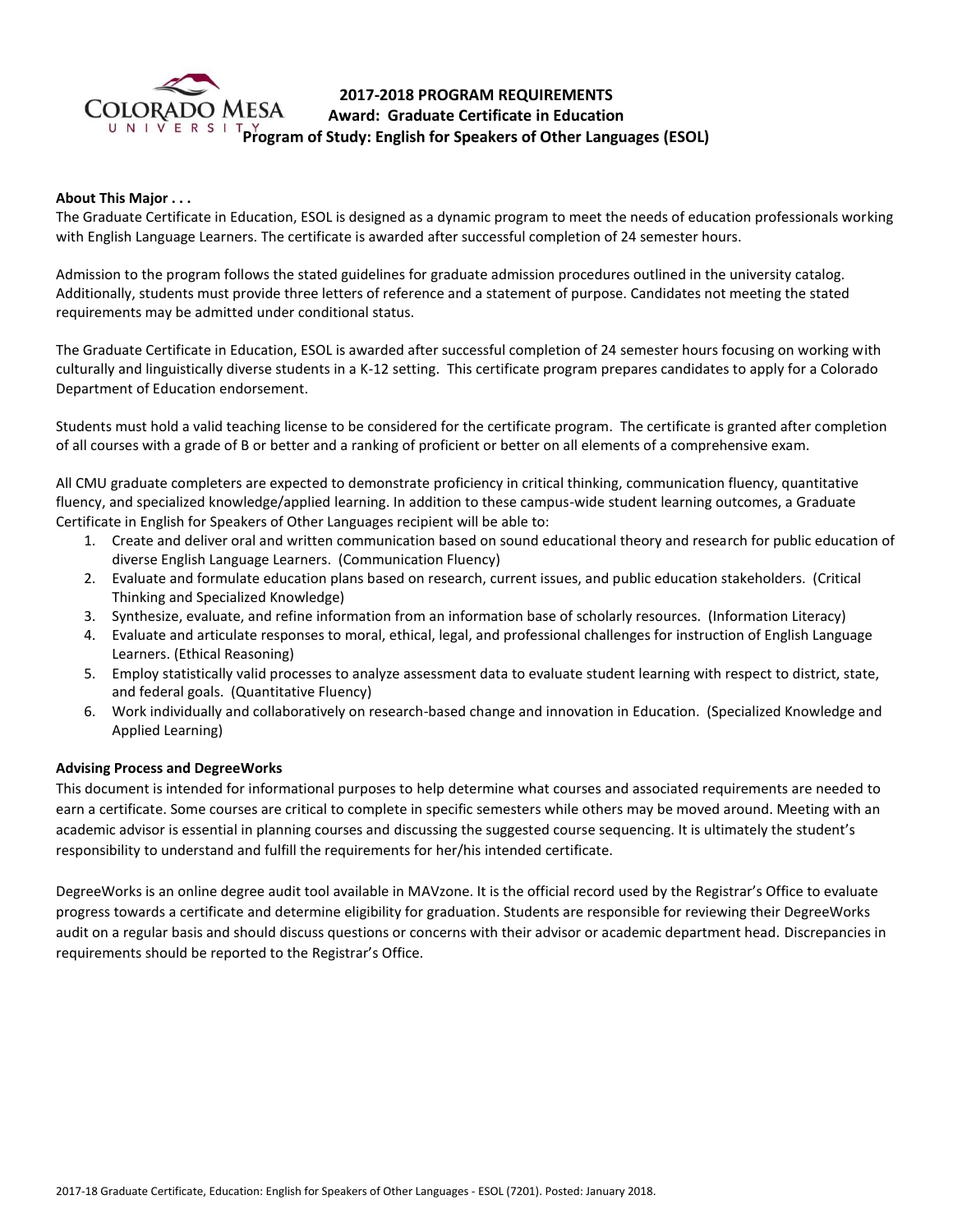## **Graduation Process**

Students must complete the following in the first two months of the semester prior to completing their certificate requirements (for one semester certificates complete in the first week of class):

- Review their DegreeWorks audit and create a plan that outlines how unmet requirements will be met in the final semester.
- Meet with their advisor and modify their plan as needed. The advisor must approve the final plan.
- Submit the "Intent to Graduate" form to the Registrar's Office to officially declare the intended graduation date and commencement ceremony plans.
- Register for all needed courses and complete all requirements for each degree sought.

Submission deadlines and commencement details can be found at [http://www.coloradomesa.edu/registrar/graduation.html.](http://www.coloradomesa.edu/registrar/graduation.html)

If your petition for graduation is denied, it will be your responsibility to apply for graduation in a subsequent semester. Your "Intent to Graduate" does not automatically move to a later graduation date.

#### **INSTITUTIONAL GRADUATE DEGREE REQUIREMENTS**

The following institutional requirements apply to all CMU graduate-level degrees. Specific programs may have different requirements that must be met in addition to institutional requirements.

- Graduate certificates consist of a minimum of 5 credit hours. Master's degrees consist of a minimum of 30 credit hours. Doctoral degrees consist of a minimum of 60 credit hours
- All credits in a graduate program must be minimally at the 500-level.
- At least fifty percent of the credit hours must be taken at CMU.
- Students must achieve a 3.00 cumulative GPA or higher in all CMU coursework.
- A course may only be used to fulfill one requirement for each degree/certificate.
- Capstone exit assessment/projects (e.g., Major Field Achievement Test) requirements are identified under Program-Specific Requirements.
- The Catalog Year determines which program sheet and certificate requirements a student must fulfill in order to graduate. Visit with your advisor or academic department to determine which catalog year and program requirements you should follow.
- See "Requirements for Graduate Degrees and Certificates" in the catalog for a complete list of graduation requirements.

## **PROGRAM-SPECIFIC REQUIREMENTS**

- 24 semester hours for the Graduate Certificate in Education, English for Speakers of Other Languages.
- Students must earn a "B" in every course at the graduate level.
- A fully completed application including official transcripts is required prior to beginning the program.
- Applicants must hold a valid Professional Colorado Educator License. It is recommended that students work closely with a faculty advisor when selecting courses and scheduling classes prior to registration.